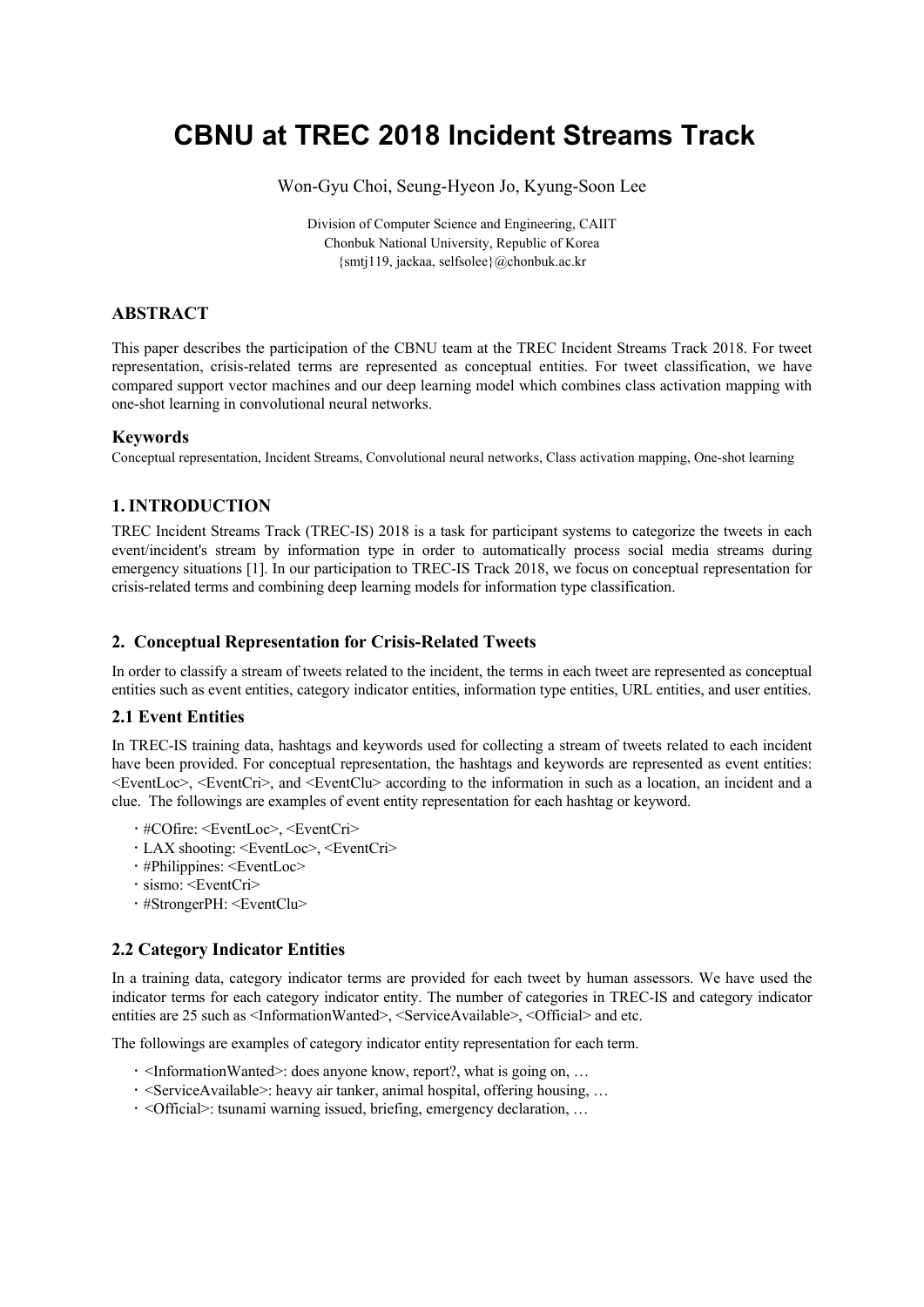The terms for 5 category indicator entities such as volunteering, donation, multimedia, and sentiment are expanded using terms in thesaurus.com and relatedwords.org.

## **2.3 Information Type Entities**

In order to represent information type for each term, information type entities are defined as followings:

<Question>, <Communication>, <Organization>, <Evacuation>, <Location>, <Emergency>, <Person1st>, <Informal>, <Emotion/reaction>, <Narration>, <News>, <Disaster/threat>, <Change>, <Service>, <Provider>, <Fact>, <Unit>, <Government>, <Advice>, <Pastdate>, <Pastverb>

The followings are term lists for each information type entity.

- <Communication>: Tweet, DM, email, …
- <Disaster-threat>: Power is out, No power, People trapped, …
- <Multimedia>: photo, instagram, visualization, …

The seed terms we have defined are expanded using terms in thesaurus.com and relatedwords.org. We have assumed that each information type entity would give additional information for classification. For example, the entities such as <Government> and <Organization> would be helpful for the category 'Official', an entity <News> for the category 'ContinuingNews', an entity <Disaster/threat> for the category 'EmergingThreats', and an entity <Evacuation> for the category 'MovePeople'.

### **2.4 URL Entities**

A URL itself has information as represented by the URL. We have defined URL entities such as <URLVideo>, <URLPhoto>, <URLNews>, <URLWeather>, <URLOrganization>, <URLDonation>, <URLDisaster> and <URLBlogMagazine>.

We have assumed that each URL entity would give information for a category. For example, the entity <URLDonation> would be helpful for the category 'Donations', an entity <URLWeather> for the category 'Weather', an entity <URLOrganization> for the category 'Official', an entity <URLNews> for the categories 'ContinuingNews' or 'PastNews', an entity <URLDisasterInfo> for the category 'EmergingThreats', and the entities <URLVideo> and <URLPhoto> for the category 'MultimediaShare'.

In order to extract useful URLs, the TREC-IS training data and CrisisT26 dataset are used. For pre-processing, a short URL is converted to an original URL. The URLs with more than frequency 10 have been defined as 8 entities. The followings are term lists for each URL entity.

- <URLPhoto>: instagram.com, twitpic.com, facebook.com/photo.php, …
- <URLOrganization>: usgs.gov, rfs.nsw.gov.au, redcross.org, …

## **2.5 User Entities**

Based on a user's characteristics, we have defined user entities such as <UserNews>, <UserWeather>, <UserOrganization>, <UserDonation>, <UserDisasterInfo>, and <UserMultimedia>.

In order to extract useful user information in tweets, the TREC-IS training data and CrisisT26 dataset are used. The users with more than frequency 10 have been defined as 6 user entities as the characteristics. We have assumed that a user entity <UserDonation> would be helpful for the category 'Donations', a user entity <UserWeather> for the category 'Weather', an entity <UserNews> for the categories 'Factoid', 'ContinuingNews' or 'PastNews', an entity <UserOrganization> for the category 'Official', and an entity <UserMultimedia> for the category 'MultimediaShare'.

The followings are tweet user lists for each user entity.

- <UserWeather>: @dost\_pagasa, @breakingstorm
- <UserDisasterInfo>: @NewEarthquake, @INGVterremoti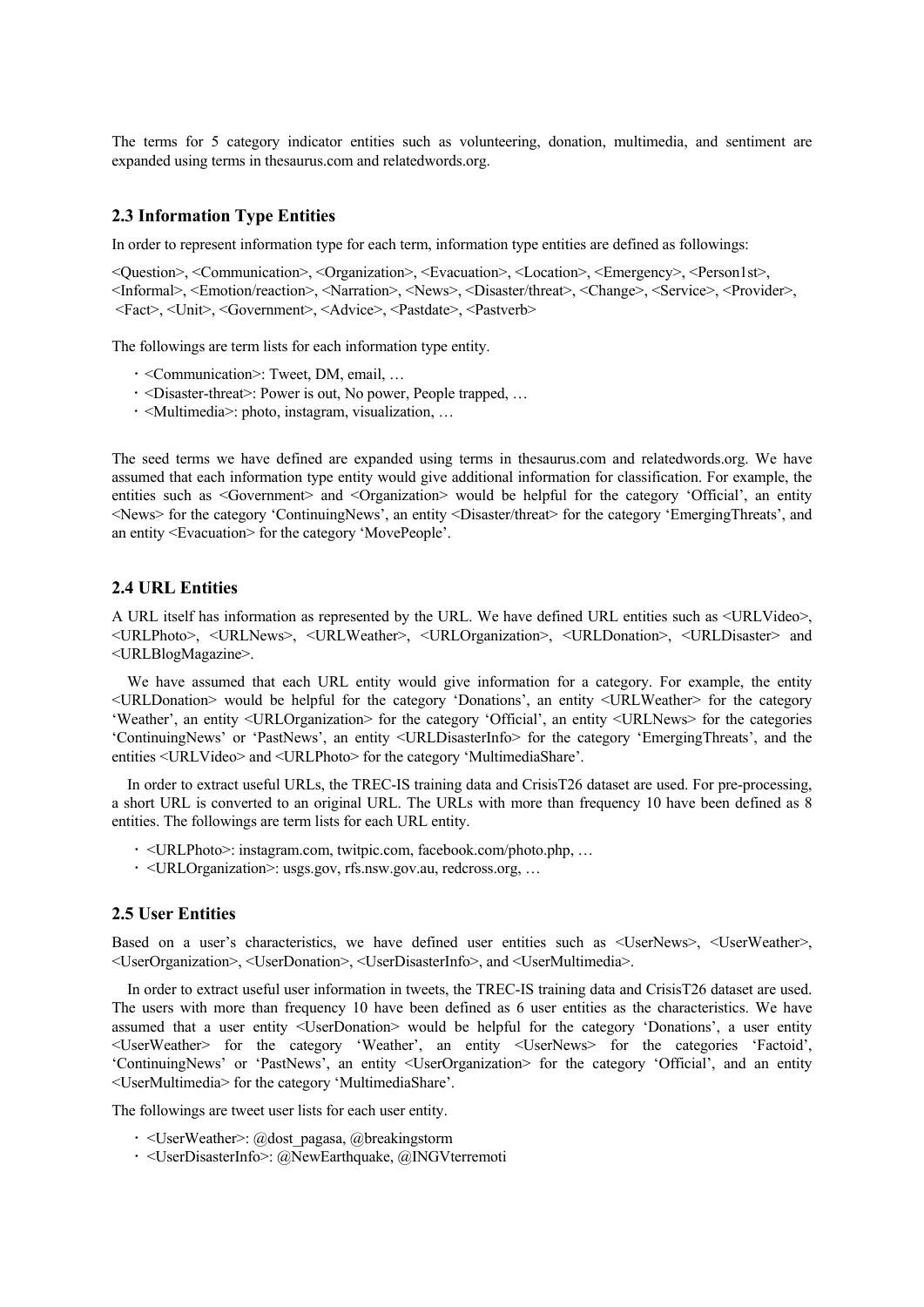| Conceptual Entities |                                       | # of Entities                                       |    |  |
|---------------------|---------------------------------------|-----------------------------------------------------|----|--|
| <b>Event Entity</b> | $<$ EventLoc $>$                      | #colorado, #costarica, #LAX,                        | 3  |  |
|                     | $<$ EventCri $>$                      | #Wildfire, airport shooting, #Typhoon Bopha,        |    |  |
| Category Indicator  | $<$ Movepeople $>$                    | evacuation, leave town, pre-evacuation notice,      | 25 |  |
| Entity              | $<$ Weather $>$                       | #weather, forecast, satellite image,                |    |  |
| Information Type    | $<$ Unit $>$                          | magnitude, dollars, acres                           | 21 |  |
| Entity              | <evacuation></evacuation>             | leave NOW, evacuation orders, closed the highway,   |    |  |
| <b>URL</b> Entity   | $\langle \text{URLNews} \rangle$      | yahoo.com/news, reuters.com, cbsnews.com,           | 8  |  |
|                     | $\leq$ URLDonation $\geq$             | worldvision.org.ph, prizeo.com, secure.redcross.ca  |    |  |
| User Entity         | $<$ UserNews $>$                      | $@$ BreakingNews, $@$ ChannelNewsAsia, $@$ CBSNews, | 6  |  |
|                     | <userorganization></userorganization> | @LarimerSheriff, @HumaneSociety, @RedCross,         |    |  |

#### Table 1. Examples of Conceptual Representation

# **3. Deep Learning Models for Crisis-Related Tweet Classification**

In this experiment, we have used combining deep learning models which combine class activation mapping with one-shot learning in convolutional neural networks. The class activation mapping is generated using global average pooling in Convolutional Neural Networks(CNNs). Then, one-shot learning is applied in CNNs. The expected effect using combining deep learning models is that crisis-related terms and conceptual entities would be emphasized for classification.

### **3.1 Generation of Class Activation Mapping for Text Classification**

In image localization, class activation mapping highlights the class-specific discriminative regions [2]. Class activation mapping can identify the importance of the image regions most relevant to the particular category. We expect that the class activation map for text classification represent the importance of terms.

In this paper, class activation mapping is applied for text classification. The class activation mapping is generated by multiplying the weight from the convolution layer and the weight used for classification using the global average pooling in CNNs. As shown in Fig. 1. This allows us to check the importance of terms in the input data. Through learning, global average pooling creates class activation mapping and represents terms. The proposed method readjusts the terms weight in order of importance and re-inputs them.



Fig. 1. Generation of class activation mapping for text classification

#### **3.2 One-shot Learning in CNNs**

There has been research using One-shot learning in LSTM (Long-Short Term Memory). It improves classification accuracy using One-shot learning. And it fixes the problem that the number of data is too small to learn [3,4]. We apply this method in CNNs and expect effectiveness.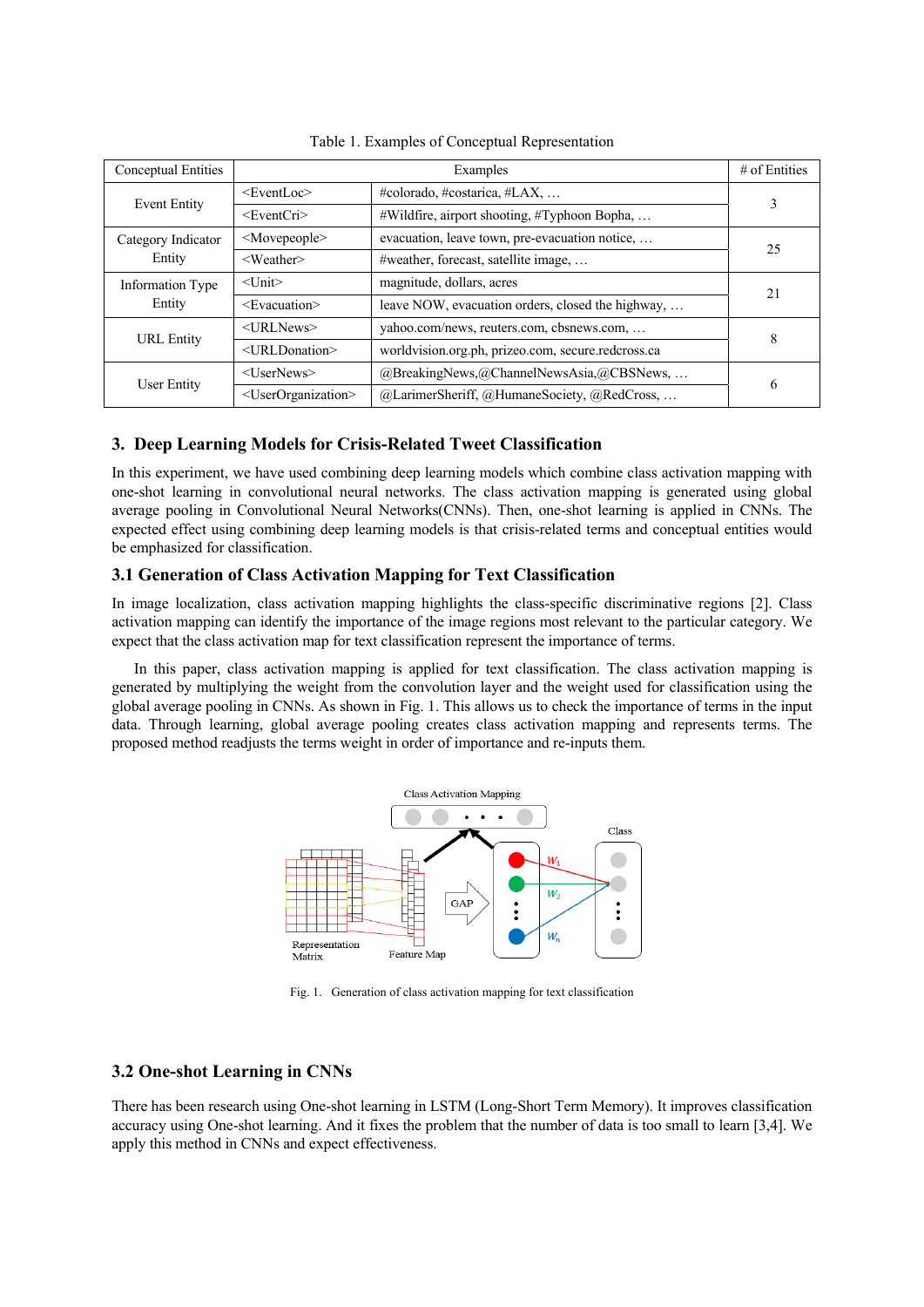CNNs consists of a convolutional layer, a maximum pooling layer, and a fully connected layer [5]. One-shot learning uses CNN's document vectors that come from fully connected layer and category vectors that represent each category. One-shot learning finds a category vector corresponding to the matched category, learns the index of similarity of the document vector and sets the value to 1. In the other case of finding, the category vector corresponding to the unmatched category, it sets the value of index of similarity to zero.



Fig. 2. One-shot learning in CNNs

# **3.3 Combining Class Activation Mapping with One-shot Learning in CNNs**

The class activation mapping is used to represent terms with high importance of classification. We use a weighted readjustment of terms in order of importance and input them to CNNs model applying One-shot learning. The terms are continuously changed through the learning of the weights of the terms having high importance, and the readjusting of the terms is also performed.

## **4. SUBMITTED RUNS**

We have compared conceptual representations for crisis-related tweets as follows:

- Conceptual Representation 1: Tweets are represented by terms, event entities, category indicator entities, and information type entities.
- Conceptual Representation 2: Tweets are represented by terms and all conceptual entities we have defined such as event entities, category indicator entities, information type entities, URL entities, and user entities.

We have compared classification methods for our conceptual representation as follows:

- Support vector machines (SVM): a set of supervised learning methods used for classification [6].
- Combining deep learning models: class activation mapping with one-shot learning in CNNs.

#### **4.3 Run Description**

The submitted runs are described as follows.

- cbnuS1: SVMs for Conceptual Representation 1
- cbnuS2: SVMs for Conceptual Representation 2
- cbnuC1: Combining deep learning models for Conceptual Representation 1
- cbnuC2: Combining deep learning models for Conceptual Representation 2

#### **4.2 Experimental Results**

The experimental results of information type categorization for multi-type and any-type are shown in Table 2 and Table 3, respectively. Table 4 shows experimental results per each information type performance for multitype.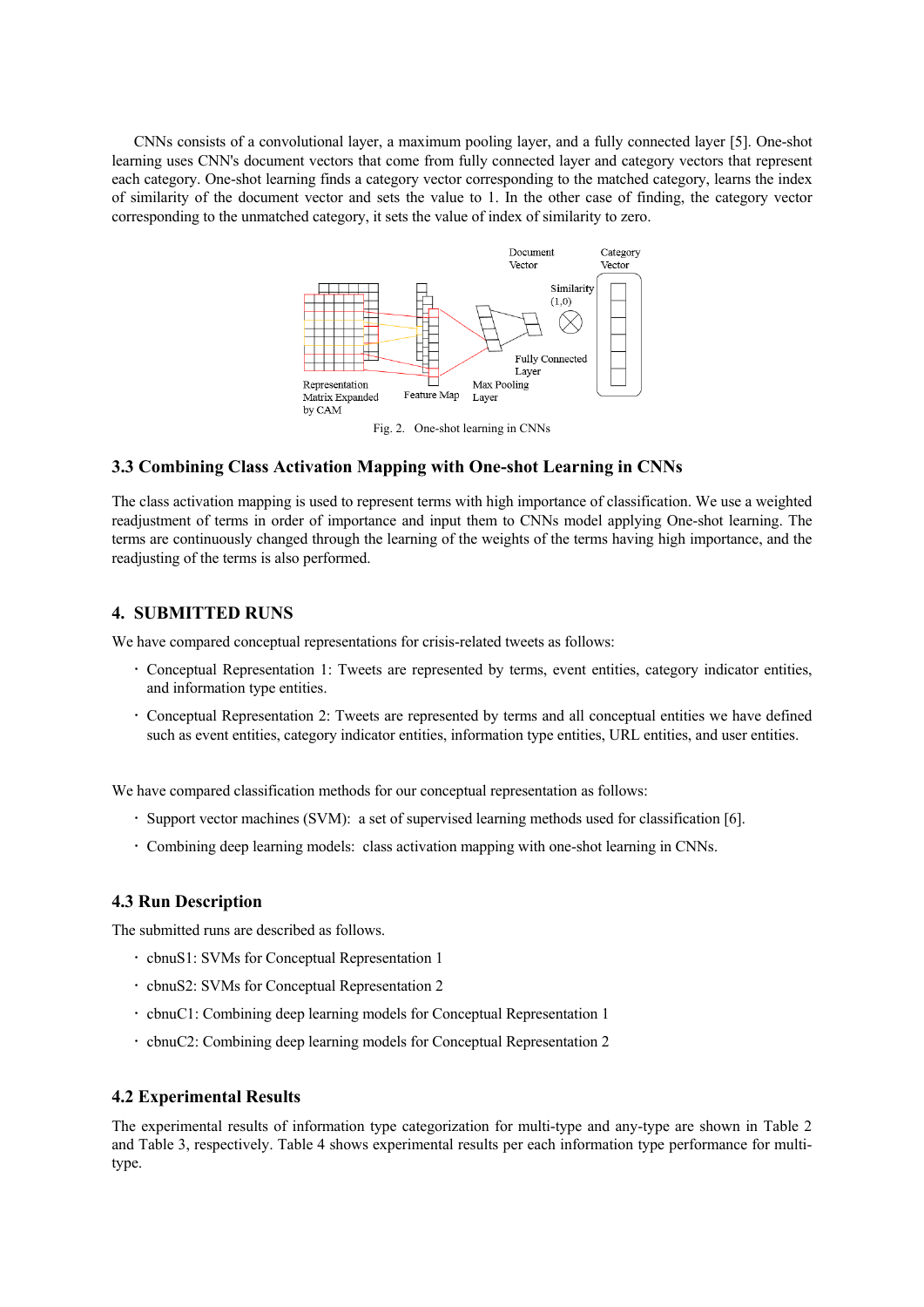| <b>Run ID</b> | Precision | Recall | ${\rm F_1}$ | Accuracy |
|---------------|-----------|--------|-------------|----------|
| chnuS1        | 0.219     | 0.116  | 0.125       | 0.905    |
| chnuS2        | 0.267     | 0.112  | 0.126       | 0.906    |
| chnuCl        | 0.239     | 0.102  | 0.115       | 0.901    |
| chnuC2        | 0.231     | 0.102  | 0.116       | 0.903    |
| Median        | 0.183     | 0.078  | 0.082       | 0.899    |

Table 2. Experimental results for Information Type Categorization (Multi-type)

Table 3. Experimental results for Information Type Categorization (Any-type)

| <b>Run ID</b> | Precision | Recall | $_{\rm F1}$ | Accuracy |
|---------------|-----------|--------|-------------|----------|
| chnuS1        | 0.447     | 0.740  | 0.558       | 0.406    |
| chnuS2        | 0.456     | 0.778  | 0.575       | 0.421    |
| chnuCl        | 0.506     | 0.480  | 0.492       | 0.354    |
| chnuC2        | 0.532     | 0.533  | 0.533       | 0.389    |
| Median        | 0.398     | 0.616  | 0.477       | 0.338    |

Table 4. Information Type Categorization (Multi-type) per Information Type Performance

|              |                          | Run ID  |              |                |              |              |              |              |                |                |                |                |                |                |
|--------------|--------------------------|---------|--------------|----------------|--------------|--------------|--------------|--------------|----------------|----------------|----------------|----------------|----------------|----------------|
|              |                          | cbnuS1  |              | cbnuS2         |              |              | cbnuCl       |              |                | cbnuC2         |                |                |                |                |
| Category     |                          | Support | P            | R              | $F_1$        | P            | $\mathbb{R}$ | $F_1$        | P              | $\mathbb{R}$   | $F_1$          | P              | $\mathbb{R}$   | $F_1$          |
|              | GoodsServices            | 126     | $\Omega$     | $\theta$       | $\theta$     | $\theta$     | $\theta$     | $\theta$     | $\theta$       | $\theta$       | $\Omega$       | $\theta$       | $\theta$       | $\theta$       |
| Request      | SearchAndRescue          | 286     | $\mathbf{0}$ | $\overline{0}$ | $\mathbf{0}$ | $\mathbf{0}$ | $\mathbf{0}$ | $\mathbf{0}$ | $\mathbf{0}$   | $\mathbf{0}$   | $\overline{0}$ | $\overline{0}$ | $\mathbf{0}$   | $\mathbf{0}$   |
|              | <b>InformationWanted</b> | 172     | 0.05         | 0.01           | 0.01         | 0.17         | 0.01         | 0.02         | 0.25           | 0.01           | 0.01           | $\Omega$       | $\theta$       | $\theta$       |
| CallToAction | Volunteer                | 116     | $\mathbf{0}$ | $\mathbf{0}$   | $\mathbf{0}$ | $\mathbf{0}$ | $\mathbf{0}$ | $\mathbf{0}$ | $\mathbf{0}$   | $\mathbf{0}$   | $\overline{0}$ | $\overline{0}$ | $\theta$       | $\mathbf{0}$   |
|              | Donations                | 804     | 0.38         | 0.58           | 0.46         | 0.48         | 0.47         | 0.47         | 0.64           | 0.43           | 0.52           | 0.62           | 0.46           | 0.53           |
|              | MovePeople               | 27      | 0.06         | 0.26           | 0.10         | 0.05         | 0.19         | 0.07         | 0.23           | 0.11           | 0.15           | 0.05           | 0.04           | 0.04           |
|              | FirstPartyObservation    | 3807    | 0.31         | 0.01           | 0.02         | 0.37         | 0.01         | 0.01         | 0.12           | $\theta$       | $\Omega$       | 0.47           | $\Omega$       | $\overline{0}$ |
|              | ThirdPartyObservation    | 4160    | 0.25         | $\mathbf{0}$   | $\mathbf{0}$ | 0.30         | $\mathbf{0}$ | $\mathbf{0}$ | 0.5            | $\mathbf{0}$   | $\mathbf{0}$   | 0.25           | $\mathbf{0}$   | $\mathbf{0}$   |
|              | Weather                  | 1325    | 0.51         | 0.17           | 0.25         | 0.53         | 0.17         | 0.25         | 0.6            | 0.11           | 0.18           | 0.62           | 0.15           | 0.24           |
|              | <b>EmergingThreats</b>   | 686     | 0.06         | 0.01           | 0.02         | 0.07         | 0.02         | 0.03         | 0.05           | $\overline{0}$ | $\overline{0}$ | 0.07           | 0.01           | 0.01           |
|              | SignificantEventChange   | 415     | 0.03         | 0.01           | 0.02         | 0.02         | 0.01         | 0.01         | 0.02           | $\mathbf{0}$   | $\overline{0}$ | 0.03           | $\mathbf{0}$   | 0.01           |
| Report       | MultimediaShare          | 3974    | 0.41         | 0.25           | 0.32         | 0.40         | 0.46         | 0.43         | 0.4            | 0.22           | 0.28           | 0.48           | 0.26           | 0.34           |
|              | ServiceAvailable         | 1076    | 0.39         | 0.09           | 0.15         | 0.37         | 0.09         | 0.15         | 0.61           | 0.03           | 0.07           | 0.57           | 0.03           | 0.06           |
|              | Factoid                  | 2383    | 0.40         | 0.18           | 0.25         | 0.38         | 0.18         | 0.25         | 0.38           | 0.14           | 0.21           | 0.4            | 0.14           | 0.21           |
|              | Official                 | 403     | 0.14         | 0.04           | 0.07         | 0.18         | 0.05         | 0.08         | 0.2            | 0.09           | 0.13           | 0.18           | 0.07           | 0.10           |
|              | CleanUp                  | 62      | $\mathbf{0}$ | $\mathbf{0}$   | $\theta$     | $\theta$     | $\mathbf{0}$ | $\mathbf{0}$ | $\overline{0}$ | $\overline{0}$ | $\Omega$       | $\theta$       | $\theta$       | $\mathbf{0}$   |
|              | Hashtags                 | 3363    | $\mathbf{0}$ | $\mathbf{0}$   | $\mathbf{0}$ | 1            | $\mathbf{0}$ | $\mathbf{0}$ | $\overline{0}$ | $\overline{0}$ | $\overline{0}$ | $\overline{0}$ | $\mathbf{0}$   | $\mathbf{0}$   |
|              | PastNews                 | 1351    | 0.59         | 0.01           | 0.01         | 0.45         | $\theta$     | 0.01         | $\theta$       | $\theta$       | $\overline{0}$ | $\theta$       | $\overline{0}$ | $\theta$       |
|              | ContinuingNews           | 4871    | 0.40         | 0.35           | 0.37         | 0.43         | 0.31         | 0.36         | 0.46           | 0.26           | 0.33           | 0.50           | 0.28           | 0.36           |
| Other        | Advice                   | 1209    | 0.17         | 0.10           | 0.13         | 0.18         | 0.05         | 0.08         | 0.23           | 0.05           | 0.08           | 0.27           | 0.06           | 0.09           |
|              | Sentiment                | 6952    | 0.73         | 0.44           | 0.55         | 0.72         | 0.42         | 0.53         | 0.68           | 0.42           | 0.52           | 0.64           | 0.48           | 0.55           |
|              | Discussion               | 2060    | 0.25         | 0.04           | 0.07         | 0.23         | 0.04         | 0.07         | 0.21           | 0.03           | 0.06           | 0.20           | 0.02           | 0.04           |
|              | Irrelevant               | 2605    | 0.20         | 0.25           | 0.22         | 0.21         | 0.23         | 0.22         | 0.16           | 0.31           | 0.21           | 0.17           | 0.31           | 0.22           |
|              | Unknown                  | 77      | $\mathbf{0}$ | $\theta$       | $\theta$     | $\theta$     | $\theta$     | $\theta$     | 0.01           | 0.26           | 0.02           | 0.01           | 0.19           | 0.01           |
|              | KnownAlready             | 1101    | 0.13         | 0.10           | 0.12         | 0.13         | 0.10         | 0.11         | 0.24           | 0.08           | 0.12           | 0.26           | 0.07           | 0.11           |